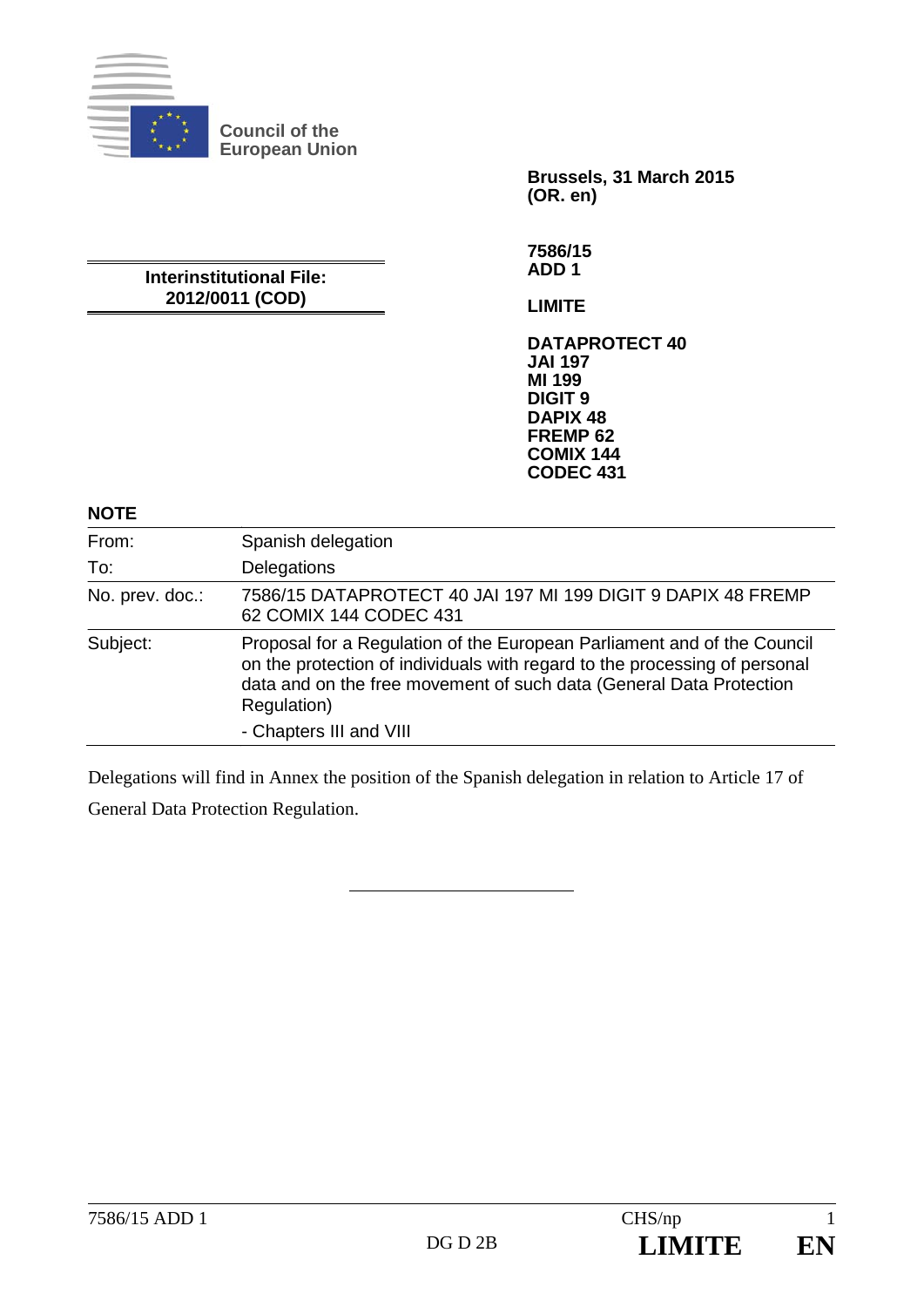The Spanish position regarding art. 17 is determined by the contents of the Ruling of the European Court of Justice in the "Google case". This Ruling refers to the current legislation, which will be eventually replaced by the draft Regulation, and it might be argued that it has no effects on the current discussions of the draft Regulation, and that the legislative power is not subject to the judiciary. However, the Ruling is crucial because the European Court of Justice not only bases it on secondary law (Directive 95/46/CE), but it also applies and interprets the Charter of Fundamental Rights of the EU (arts. 7 and 8, and partially 11). Due to its privileged position in the architecture of the European legal system, the Charter must determine future legislative action in the European Union. Therefore, the CLEU acted in this case as a "constitutional court", and this decision is relevant for the elaboration of secondary law.

#### **1. All references to the "right to be forgotten", in both recitals and articles, should be deleted**

(a) The inclusion of a "right to be forgotten" in art. 17 of the Commission Proposal was perfectly coherent with a situation in which it was unclear whether the activities developed by search engines could be considered as data processing and, if so, whether they act as controllers, processors or mere intermediaries.

(b) The Ruling of the Google case has clarified that:

- Search engines process personal data and they do it as controllers (e.g., paragraphs 35-38, 40 and 83 of the ruling)
- Existing data protection law applies to their activity
- In particular, *"Article 12(b) and subparagraph (a) of the first paragraph of Article 14 of Directive 95/46 are to be interpreted as meaning that, in order to comply with the rights laid down in those provisions and in so far as the conditions laid down by those provisions are in fact satisfied, the operator of a search engine is obliged to remove from the list of results displayed following a search made on the basis of a person's name links to web pages(…)"*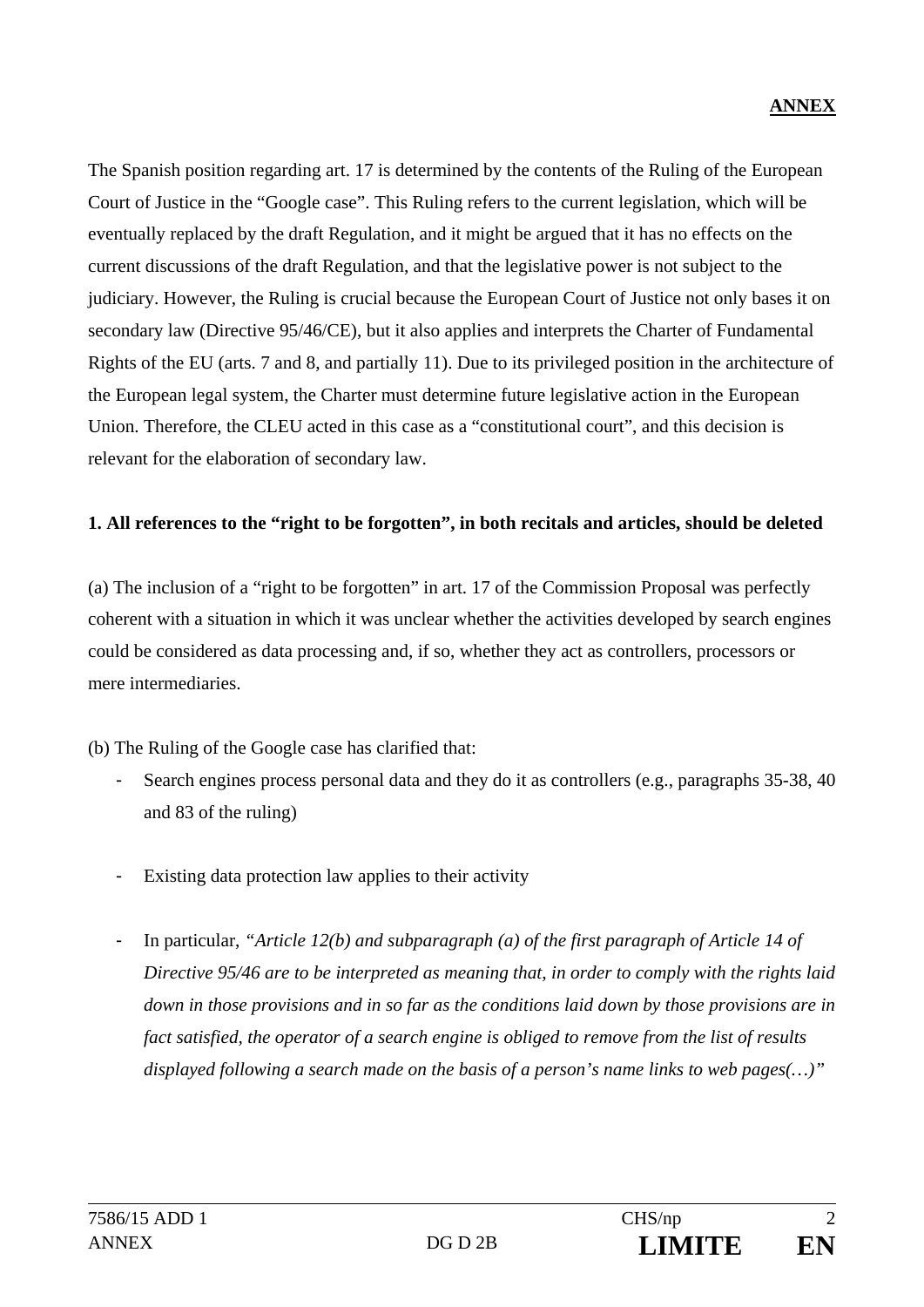(c) In short, search engines have to apply data protection law like any other controller, without any specificity or particular requirement. The Court does not recognize a new or separate "right to be forgotten", but only the applicability of the classical rights to erasure and to object

(d) Maintaining the present wording ("right to be forgotten and to erasure") is not necessary, in as much as there is nothing such as a right to be forgotten differentiated from the right to erasure and to object. It may also lead to confusion and generate false expectations among data subjects, that might assume that there is a new right whose effects might go beyond the right to erasure.

# **SECOND.- Art. 17.2a should be deleted if it is intended to address issues related to the activity of search engines.**

(a) Art. 17.2a implies a shift in focus with regard to the original art. 17.2 contained in the Commission Proposal. The present version requests controllers that have made data public and that are obliged to delete data upon request of a data subject to inform other controllers of the fact that the data subject requests them to delete links to, or copies of, that information. In the Proposal, the wording was different and the purpose was apparently to establish a "right to be forgotten" independent from the right to erasure.

The present version is not applicable to search engines. They don't "make the personal data public". This data were made public by the editors of the webs whose contents are processed by the search engine and the search engine simply presents them in a different way. Search engines don't process information which has not been made public by web masters.

(b) In any case, and if the paragraph pursues other purposes, references to "links" should also be deleted. If the controller that made the information public erases that that information all links to it will become automatically useless.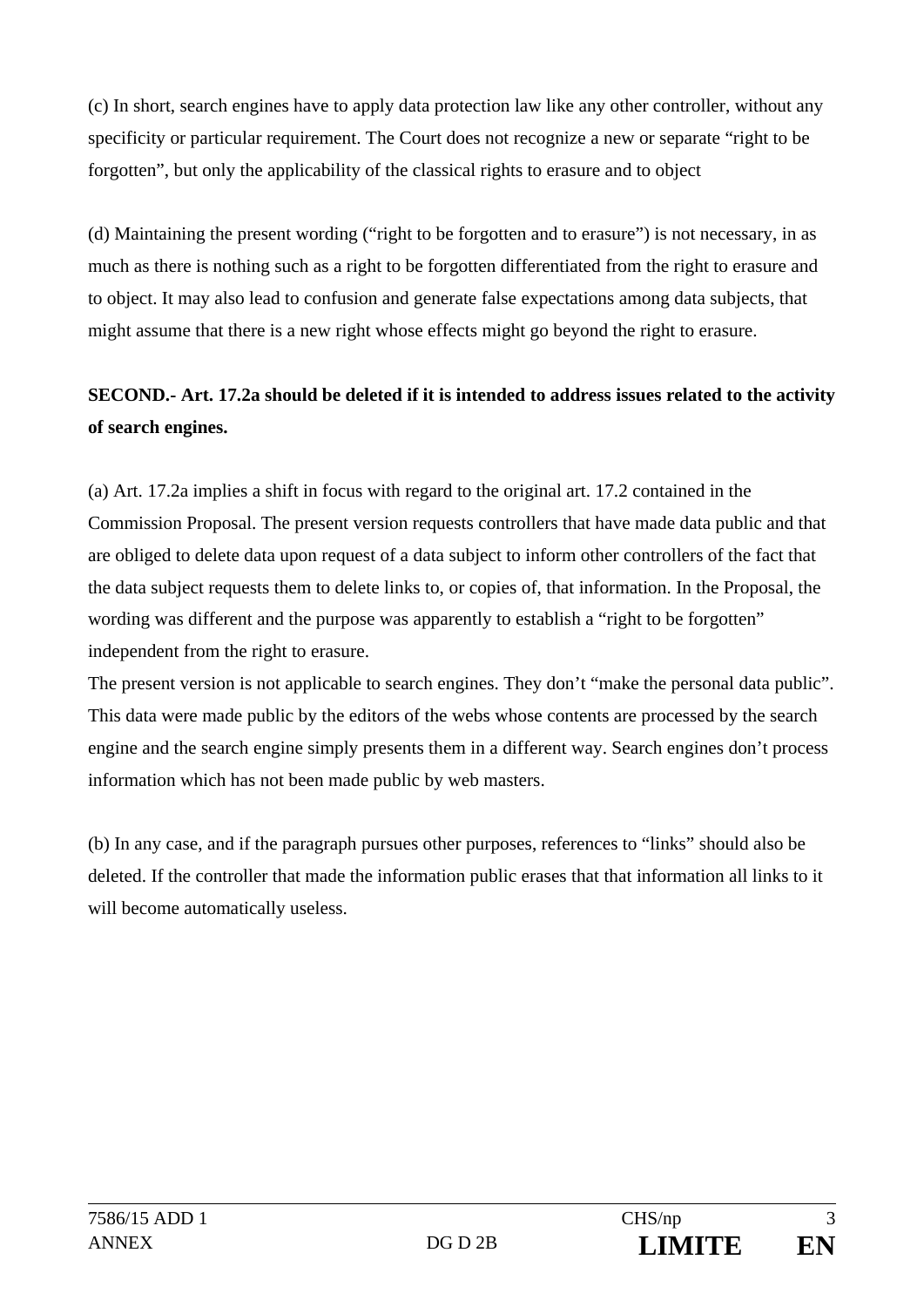# **THIRD.- Web editors are not entitled to participate in the process of assessment of delisting requests nor affected by its results.**

(a) The Ruling draws a clear distinction between the processing of data carried out by the original web editor and the processing carried out by the search engine. They are independent processing operations, with different controllers (e.g., paragraph 86) and different purposes and legal basis. More important, their impact on the rights of citizens is also different. In the case of processing carried out by search engines, the impact is particularly serious by virtue of the universal dissemination and accessibility that search engines offer.

(b) The Court specifically recognizes that while "the processing by the publisher of a web page consisting in the publication of information relating to an individual may, in some circumstances, be carried out 'solely for journalistic purposes' and thus benefit, by virtue of Article 9 of Directive 95/46, from derogations from the requirements laid down by the directive" that does not appear to be the case with regard to the processing carried out by the operator of a search engine. It may therefore happen that data subjects may successfully exercise their rights against a search engine, but not against the editor of the original web page

(c) According to the Court the rights and interests at stake, apart from those of data subjects, are:

- The legitimate interest (economic interest) of the controller (search engine) does not fully justify the serious interference of the search engine activity on the citizen's right to data protection.

- The legitimate interest of Internet users to access to the information through the search engine, which is related to article 11 of the Charter, with regard to the *"freedom to receive and impart information and ideas without interference by public authority (…)"*.

(d) The ruling establishes that in general, the right to data protection and the right to privacy overrun the Internet user interest of accessing to information. However, that balance may depend, *"in specific cases, on the nature of the information in question and its sensitivity for the data subject's private life and on the interest of the public in having that information, an interest which may vary, in particular, according to the role played by the data subject in public life."*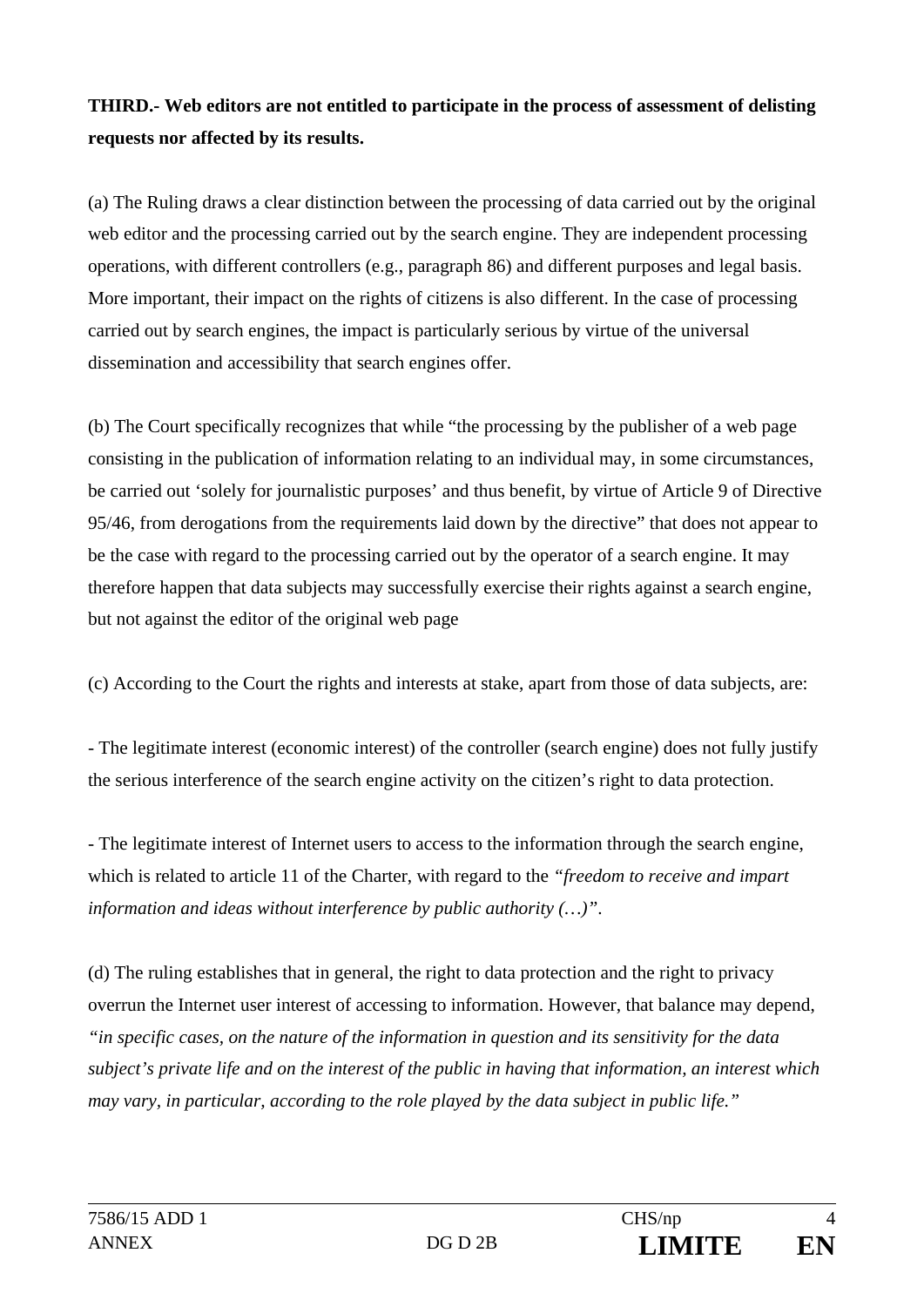(e) The impact of the exercise of erasure and objection rights and of delisting decisions on the freedom of expression, including freedom of information, is, therefore, very limited, for a number of reasons:

-Delisting of links on the results page of a search engine applies only to cases where the search is made using the name of an individual as search terms.

-Information is not deleted from the indexes of the search engine and may be recovered using other search terms different from a personal name (i.e.: topic, date, author, web page,…).

-Information is not deleted in the original web site.

### -Delisting exclusively affects information which is not of interest for the general public.

-In exceptional cases where results containing information of interest for the public is delisted because of reasons related to its special sensitivity for the private life of the affected data subject, the impact is still limited (on account of the accessibility of the information following other search criteria and on the original web site) and the strictly necessary to safeguard the rights of the data subject.

(f) Editors of original web pages play no role within the assessment procedure, also for different reasons:

- The assessment of the different rights and interests corresponds to the search engine in its role as data controller of a processing operation which is different and independent from processing operations carried out by web publishers.

- Participation of web editors in delisting decisions would only be necessary and acceptable if they could adduce that their rights or interests are affected.

- The CJUE limits the content of the assessment required to make decisions to the rights of data subject and the interest of the general public in having access to the information via the search engine. Web editors are not taken into consideration.